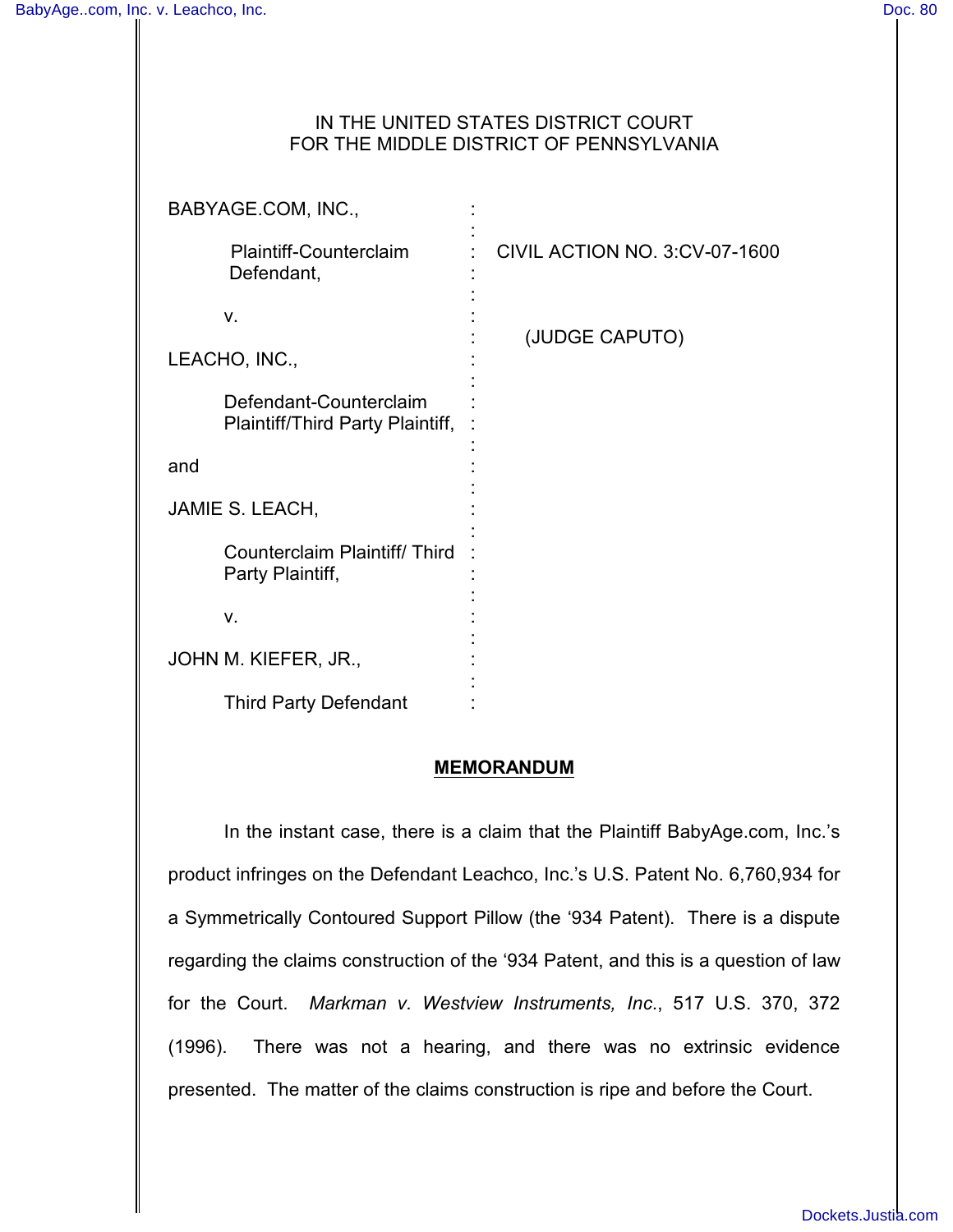# **I. THE PATENT**

The '934 Patent is entitled "Symmetrically Contoured Support Pillow".

The dispute essentially concerns the construction of Claim 1 which provides:

1. A symmetrically contoured support pillow formed essentially in an inverted U-shape, comprising essentially a semicircular crown and a pair of spaced symmetrical legs extending downwardly and outwardly divergently away from the crown, the legs having lower ends which are curved inwardly towards each other and forming toes, each leg having a convex bulge extending inwardly in the space between the two legs, the bulges extending towards each other, the resulting space between the legs as formed by the convex bulges essentially in the shape of an hourglass.

The terms in question are "a semi-circular crown; "a pair of spaced symmetrical legs extending downwardly and outwardly divergently away from the crown"; "the legs having lower ends which are curved inwardly towards each other and forming toes"; "each leg having a convex bulge between the two legs, the bulges extending towards each other . . ."

### **II. LEGAL STANDARD**

The "meaning of a claim term is the meaning that the term would have to aperson of ordinary skill in the art . . . at the time of the invention . . . ." (Phillips v. AWH *Corporation*, 415 F.3d 1303, 1313 (Fed. Cir. 2005)(en banc), *cert. denied*, 126 S.Ct. 1332 (2006)). The starting point for determining how a person of ordinary skill in the art would understand a claim term "is based on the well-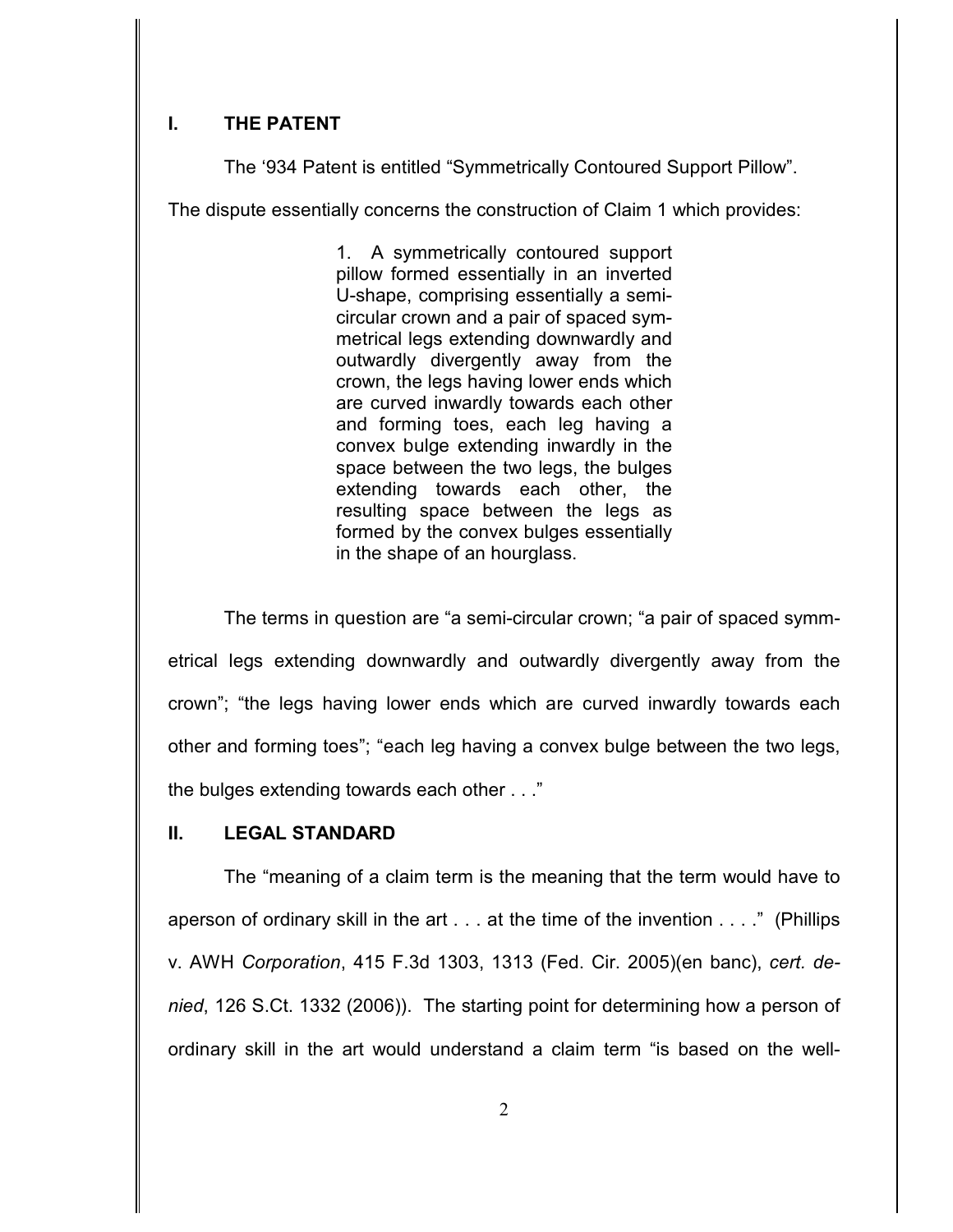settled understanding that inventors are typically persons skilled in the field of the invention and that patents are addressed to and intended to be read by others of skill in the pertinent art." *Id.*

In *Phillips v. AWH Corporation*,<sup>1</sup> 415 F.3d 1303 (Fed. Cir. 2005) (en banc), *cert*. *denied*, 126 S.Ct. 1332 (2006), the United States Court of Appeals for the Federal Circuit delineated the general principles of claim construction, stressing the importance of intrinsic evidence – i.e., the patent's claims, specification and prosecution history – and severely curtailing the role of extrinsic evidence – i.e., expert and investor testimony, general and technological dictionaries, and learned treatises. *Id*.In so doing, the court renounced the approach to claim construction used in *Texas Digital Systems, Inc. v. Telegenix, Inc.*, 308 F.3d 1193 (Fed. Cir. 2002), where the dictionary meaning of a claim term was heavily relied upon so as to not import a limitation from the specification into the claim. *Id*. at 1202.

In holding that intrinsic evidence serves as the best guide for construing a patent claim term, the court stated that "the claims themselves provide substantial guidance as to the meaning of a particular claim term." *Id*. at 1314."It is a bedrock principle of patent law that the claims of a patent define the innovation to which the patentee is entitled the right to exclude." *Id*. at 1312 (citation and

 $<sup>1</sup>$  In *Phillips*, the main issue before the court was whether the patent claim was to be limited to the</sup> embodiments disclosed in the specification – i.e., whether the fact that the only embodiments disclosed in the specification illustrated baffles at angles other than ninety degrees (90 $^{\circ}$ ) meant that the claim did not include baffles oriented at ninety degree (90 $^{\circ}$ ) angles. The court used "claim differentiation" to resolve this issue, concluding that the claim included baffles at all angles.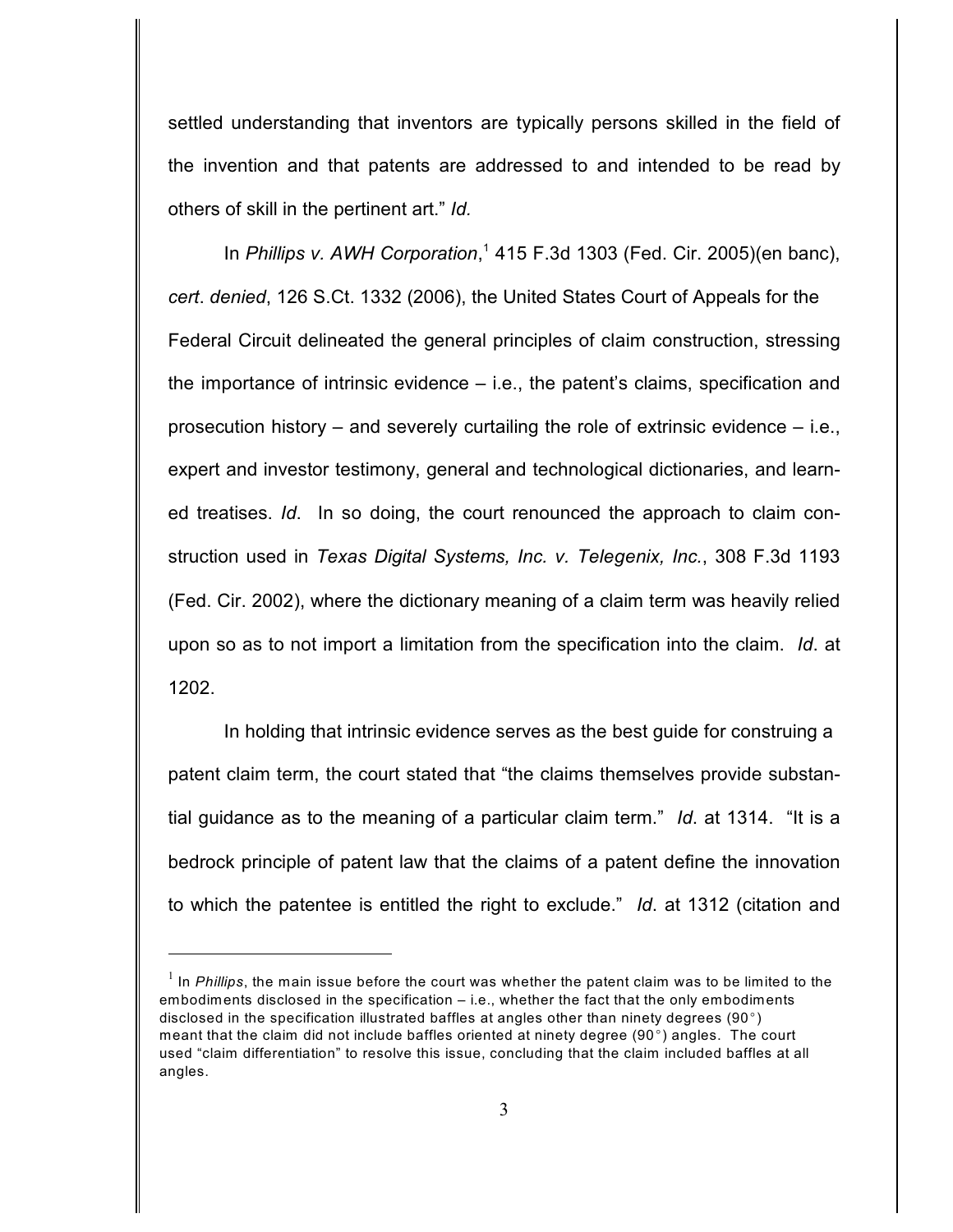quotation marks omitted). The context in which the claim term is used,  $2$  the other claims of the patent,<sup>3</sup> and the differences among the claims<sup>4</sup> can all help a court discern the meaning of a disputed claim term. *Id.*

The court reaffirmed prior holdings that the specification is "the single best guide to the meaning of a disputed term." *Id*. at 1315 (*quoting Vitronics Corp. v. Conceptronic*, Inc., 90 F.3d 1576, 1582 (Fed. Cir. 1996)).The court explained that there are several reasons why the specification must play an important role in the interpretation of a disputed claim term. *Id*. at 1315-17. First, the claims and the specification are part of a single "fully integrated" instrument. *Id*. at 1315 (citing *Markman v. Westview Instruments*, Inc., 52 F.3d 967, 979 (Fed. Cir. 1995) (en banc), *aff'd*, 517 U.S. 370 (1996)). Therefore, the claims "must be read in view of the specification." *Id.* Second, the specification must, by law, describe the claimed invention in "full, clear, concise, and exact terms." *Id*. at 1316 (quoting 35 U.S.C. § 112 ¶ 1). Third, the Patent and Trademark Office determines the scope of the claims in light of the specification and requires that the meaning of the terms in the claims be ascertainable by reference to the specification. Id. at 1316-17 (citing 37 C.F.R. § 1.75(d)(1)). However, the court did emphasize

 $^{2}$ As an example of how context can be used to construe the meaning of a claim term, the court posited that the reference to "steel baffles" in claim 1 implies that "baffles" are not inherently made of steel. *Id.*

 $^3$ The court asserted that "because claim terms are normally used consistently throughout the patent, the usage of a term in one claim can often illuminate the meaning of the same term in other claims." *Id.*

 $^4$ As an example of claim differentiation, the court explained that "the presence of a dependent claim that adds a particular limitation gives rise to a presumption that the limitation in question is not present in the independent claim." *Id.* As noted, *supra*, this doctrine was used by the court to construe the claim as including baffles oriented at all angles, including ninety degree (90 $^{\circ}$ ) angles.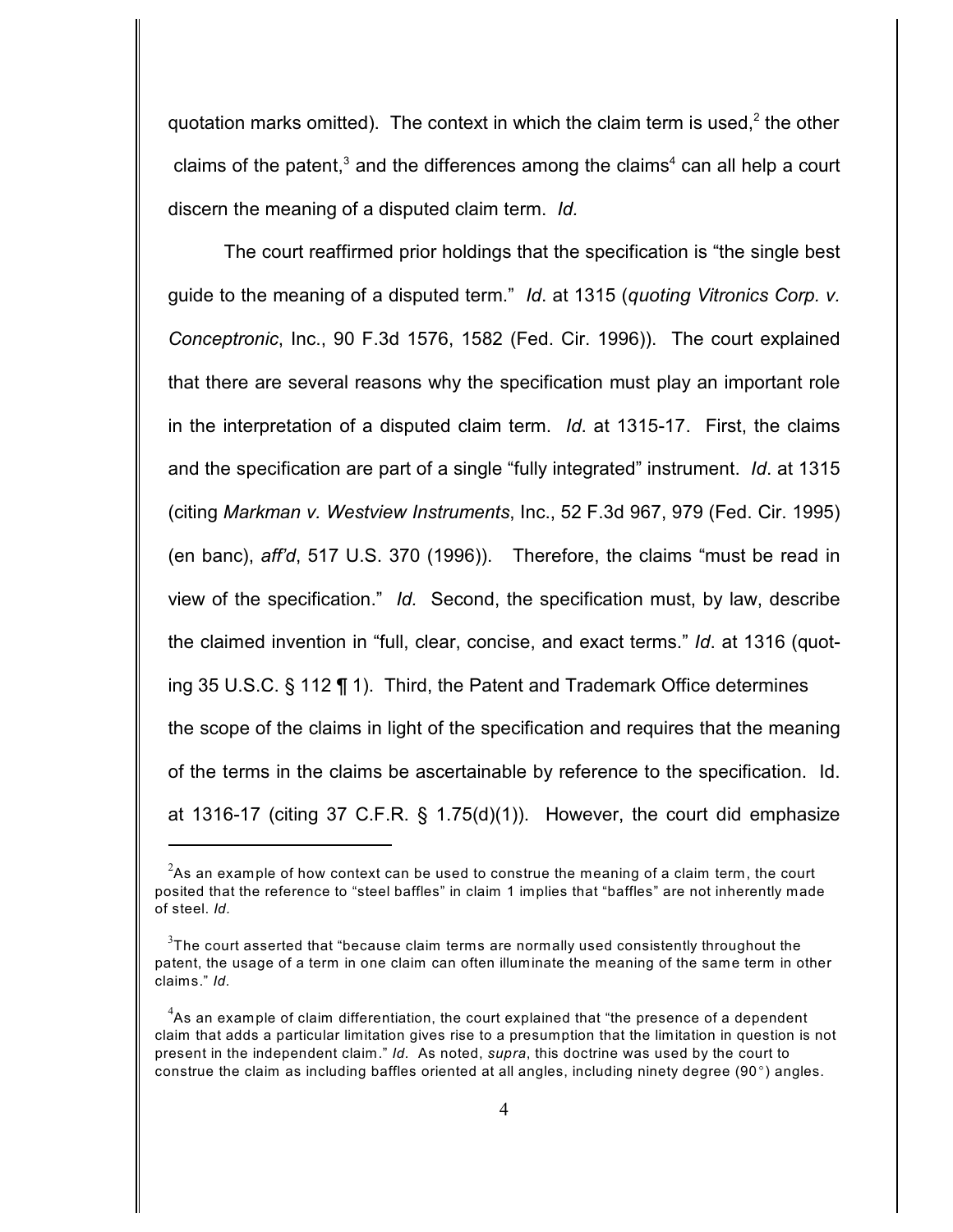that the scope of claims should not be limited to the embodiments disclosed in the specification. *Id*. at 1323-24. The court stated that district courts should "avoid importing limitations from the specification into the claims." *Id*. at 1323.

The prosecution history should also be looked to in construing a claim because it "was created by the patentee in attempting to explain and obtain the patent." *Id*. at 1317. While it "often lacks the clarity of the specification," the prosecution history file can be useful in excluding any construction of a claim or term that was disclaimed during prosecution. *Id*. However, a court's reliance on prosecution history must be tempered with the recognition that a "prosecution history represents an ongoing negotiation between the PTO and the applicant, rather than the final product of that negotiation." *Id*. As such, the prosecution history "often lacks the clarity of the specification and thus is less useful for claim construction purposes." *Id*.

The court reaffirmed that a district court may, in its discretion, use extrinsic evidence – i.e., expert and inventor testimony, dictionaries and treatises – to construe patent claims. *Id*. at 1319. The court observed that such evidence can be useful to educate the court in the field of art and may also help the court determine what one skilled in the art would understand the claim term to mean. *Id.* However, because it is "general[ly] . . . less reliable than the patent and its prosecution history," the court cautioned that extrinsic evidence should be accorded less weight than intrinsic evidence. *Id*. at 1317-18.5

 $\frac{1}{2}$ . The court noted several reasons why extrinsic evidence is less reliable than intrinsic evidence. First, extrinsic evidence is not part of the patent and so was not created for the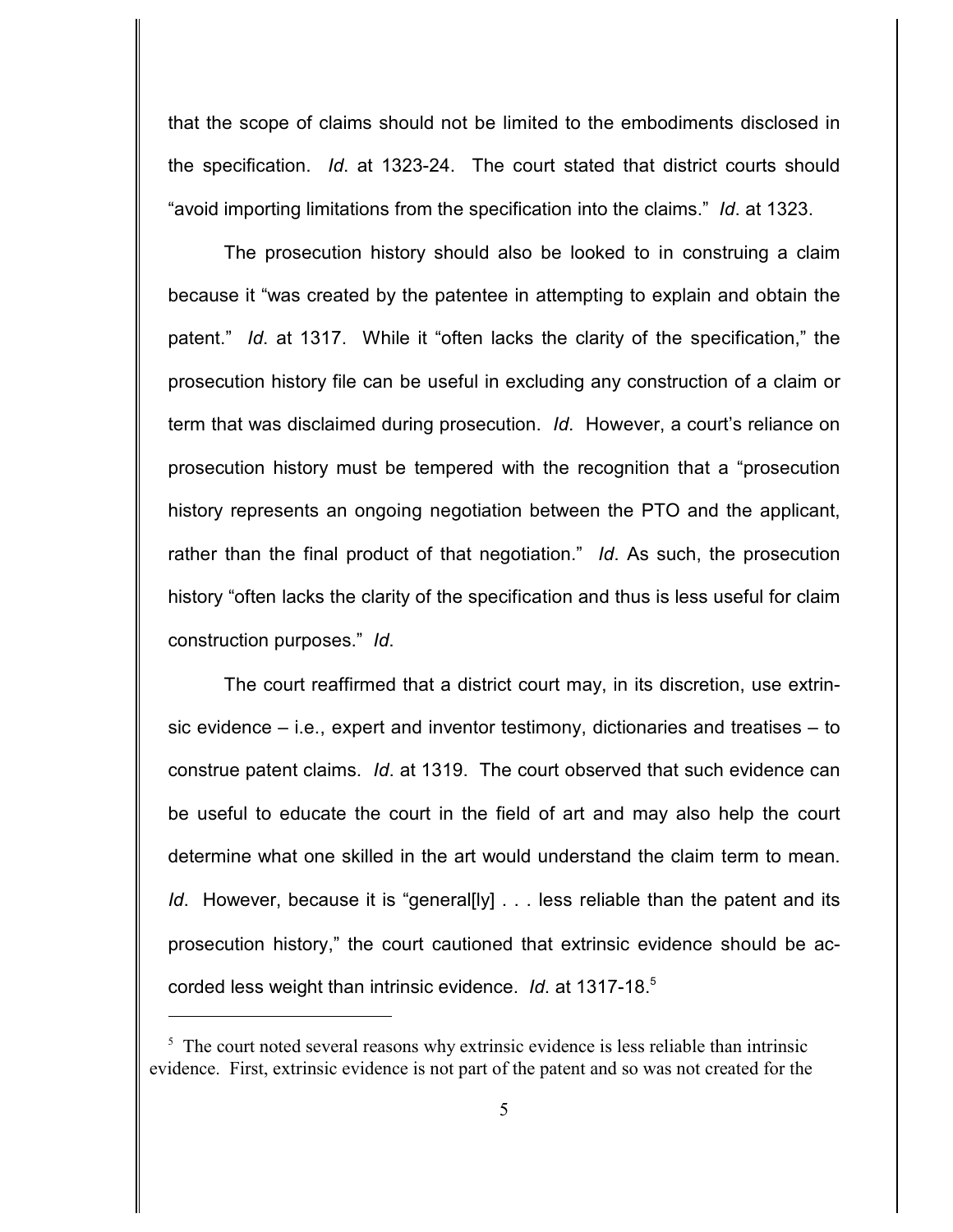The court renounced the approach to claim construction taken by the court in *Texas Digital Systems, Inc. v. Telegenix, Inc.*, 308 F.3d 1193 (Fed. Cir. 2002). There, the court looked at the dictionary definition of the disputed claim term first to ascertain its meanings and then looked at the specification and the prosecution history simply to check to see if the inventor limited the claim to only certain of the meanings rather than the full range of dictionary meanings. (*Phillips,* 415 F.3d at 1319-20.) This was done so as not to read a limitation from the specification into the patent claim. *Id.* at 1319.

While acknowledging that the *Texas Digital* court's concern was valid, the *Phillips* court rejected this approach as improperly restricting the role of the specification, which, as mentioned above, the court stated is "the single best guide to the meaning of a disputed term. *Id*. at 1321 (quoting *Vitronics*, 90 F.3d at 1582). The *Phillips* court reasoned that dictionaries focus on abstract meanings of a term rather than the context in which the term is used. *Id*. Significantly, starting with the many meanings included in the dictionary definition and then only eliminating those meanings disclaimed in the claims, specification and prosecution history, makes the claim overbroad. *Id.* This "risks transforming the

purpose of disclosing and teaching the invention. Second, extrinsic evidence may not be written by or for one skilled in the art, and, therefore, may not reflect the understanding one skilled in the art would have. Third, expert reports and testimony are biased because they "are generated at the time of and for the purposes of litigation." Fourth, "there is a virtually unbounded universe of potential extrinsic evidence of . . . marginal relevance that could be brought to bear on any claim construction question." Lastly, if relied upon too heavily, extrinsic evidence can change the meaning of claims and undermine the public notice function of the patent. *Id*. at 1318-19.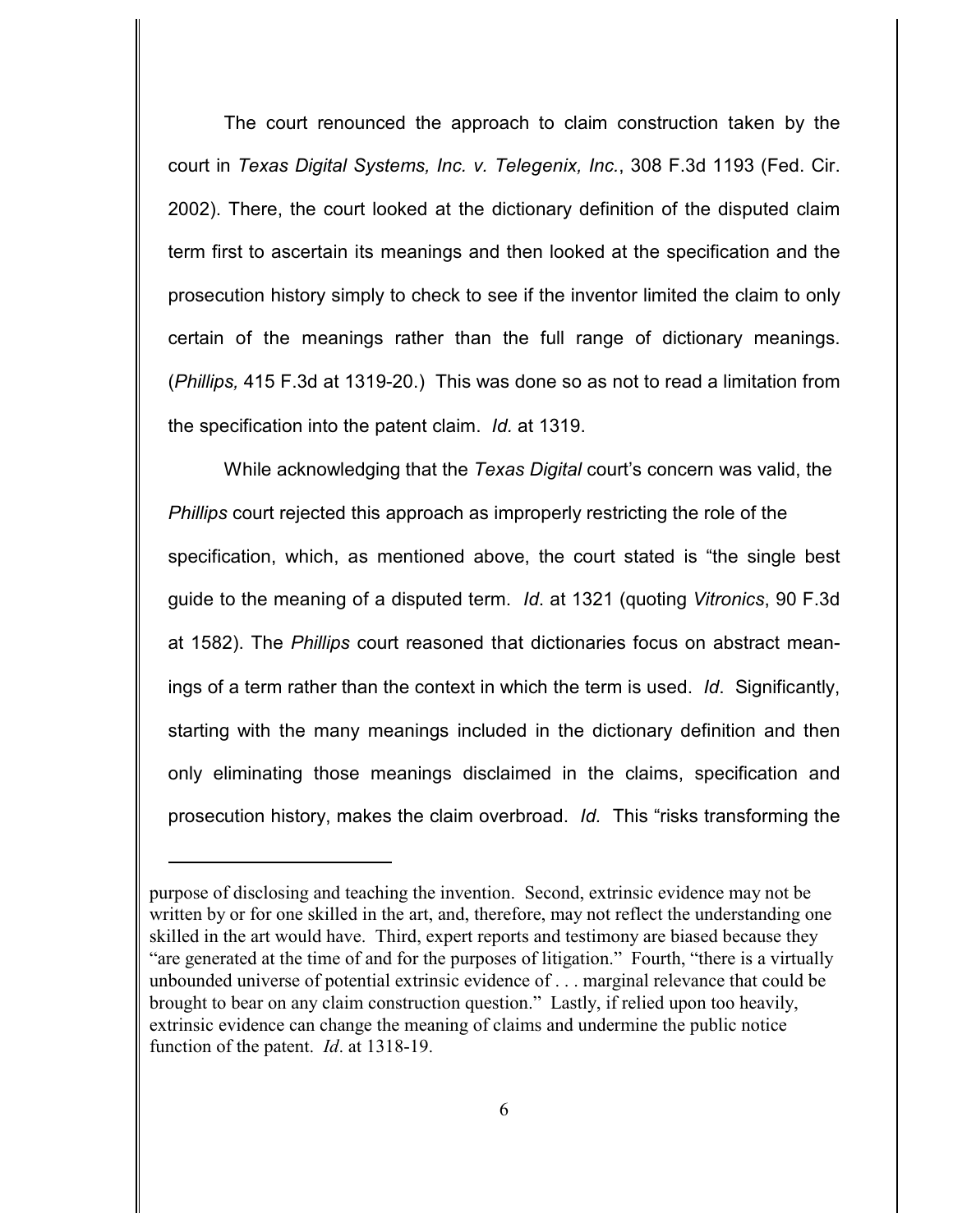meaning of the claim term." *Id.* Instead, the court suggested that it is better to first look to the specification and prosecution history to see how the inventor used the term in the context of the description and then use the dictionary to confirm this meaning. *Id.* 6

While the court did not go so far as to limit the use of extrinsic evidence in claim construction or require that intrinsic evidence be looked to first, the court did stress that more weight should be given to intrinsic evidence and that a court could never use extrinsic evidence to contradict the meaning of a claim term that is clear upon considering the intrinsic evidence. *Id*. at 1324.

#### **III. DISCUSSION**

#### **A. "Semi-Circular Crown"**

Leachco argues that semi-circular crown means a section of the pillow having a "semi-circular base against which a user's head can rest." (Doc. 69, p. 4). BabyAge argues that its product does not have a semi-circular crown, and the proof is a simple visual of its product.

The claim (Claim 1) describes a "semi-circular crown." The description of the preferred embodiments speaks of a "semi-circular crown for the user's head

 $\delta$  The court cautioned that technical dictionaries and treatises suffer from the same deficiencies as general dictionaries. First, the inventor is necessarily describing a novel and non-obvious advancement in the art and so treatises and technical dictionaries might not have ever described it. Second, the inventor may have used the disputed term differently than the way it is used in the treatise or dictionary. Third, learned treatises and technical dictionaries may be "dumbed down" and so they do not demonstrate what one skilled in the art understands the term to mean. Finally, there are many different treatises and dictionaries which will likely have different definitions of the same term. *Id.* at 1322-24.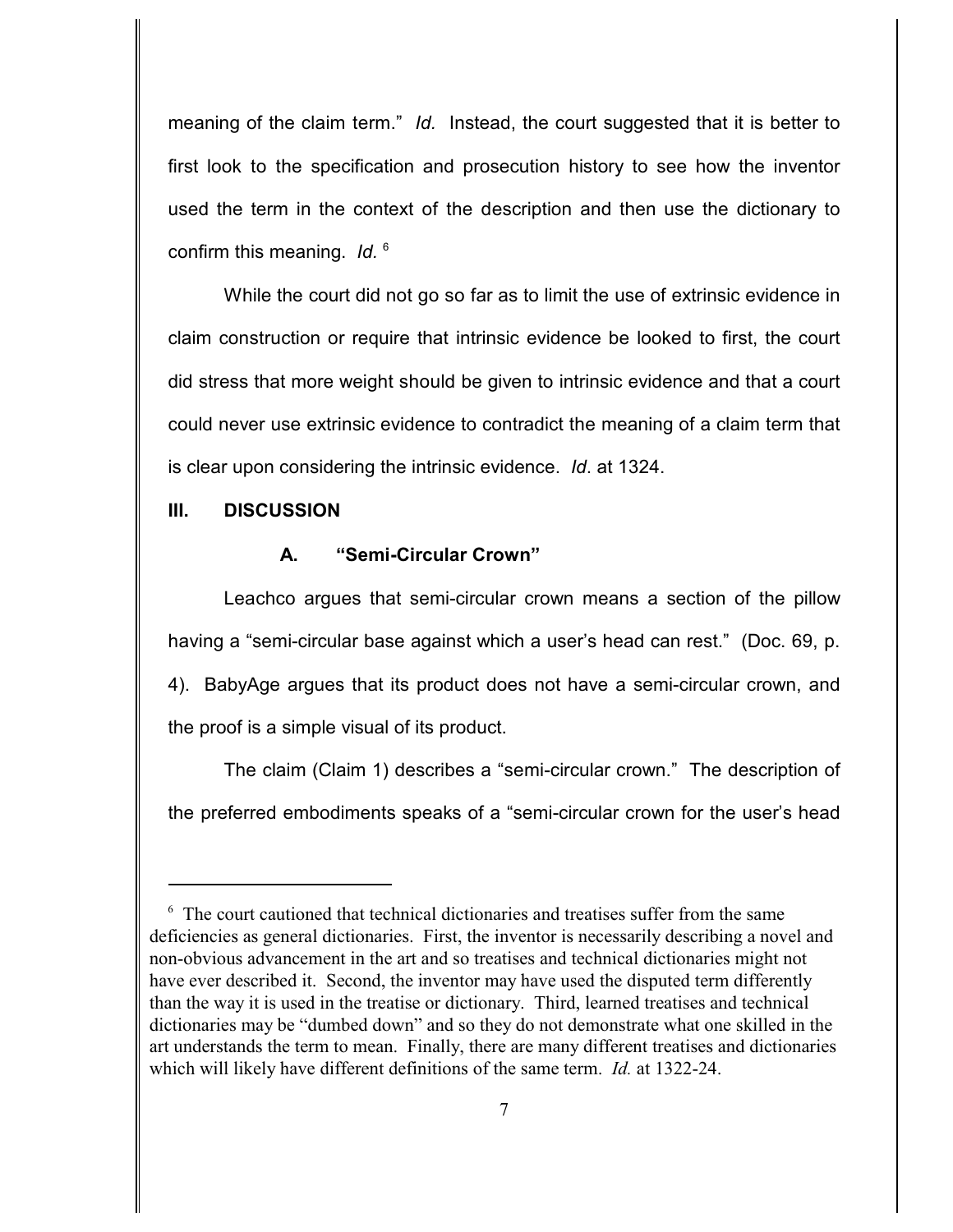to rest against" when discussing FIG. 1. It also notes that a user can change position by 180 $^{\circ}$  and have the "semi-circular crown  $\ldots$  positioned between the legs of the user." (Patent, p. 3). There is also an embodiment, FIG. 4, which shows a woman with her head "positioned over the overlapping toes . . . with her legs straddling the semi-circular arch of the pillow." Further, FIG. 5 relates a woman with "her head resting on a semi-circular arch . . ." Based on the designations on the drawings, viz the number 12, the words "crown" and "arch" are interchangeable.

In the history of the patent, it is distinguished from the Brownrigg Pat. No. 6,088,854 in part because the Leachco pillow has "its own head pillow in the form of a semi-circular crown at the upper part of the pillow."

Thus, the "crown" and the "arch" are semi-circular, which means they are in the form of a "half circle." *See, Webster's New World College Dictionary*. Moreover, the crown, as described as the entire top or closed end of the pillow, is not just the base as argued by Leachco. The "pillow" is "in the form of a semicircular crown" (1934 Patent, p. 1); the "semi-circular crown" is "for the user's head" (*id*. at p. 3); the head rests "on the semi-circular arch" (id. at p. 4). There is, therefore, no distinction between the base of the top portion of the pillow and the portion on which the head is placed. This version proffered by Leachco cannot be accepted.

The semi-circular crown means the top of the pillow is shaped like a semicircle.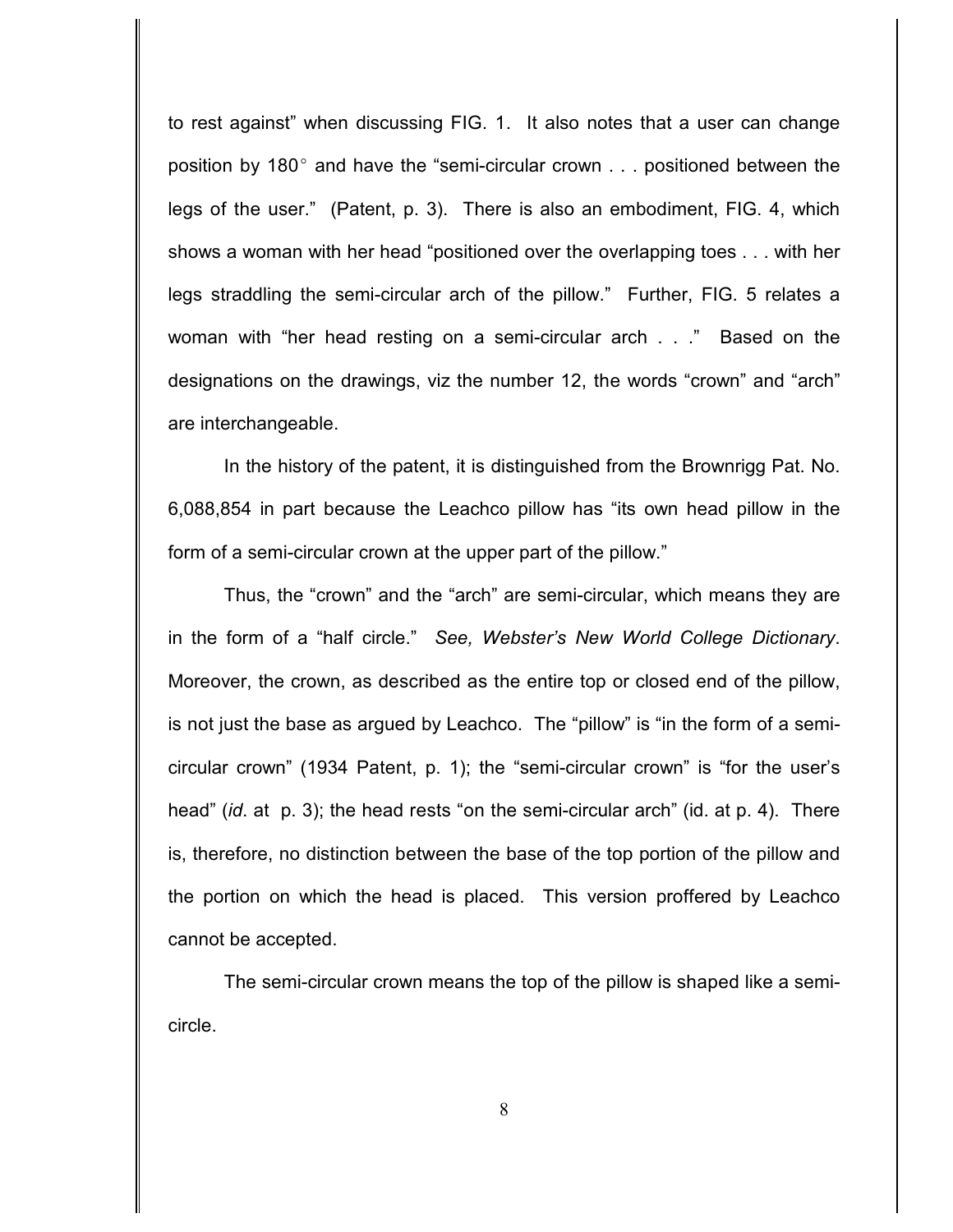## **B. Outwardly Diverging Away From the Crown**

The extension of the legs are outward and divergent away from the crown. The description, the drawing and the history clearly indicate that they go downward, i.e. away from the crown, and divergently so as to be away from each other forming the open space in between. The Leachco proffer is sound, and it is accepted by the Court.

The degree of divergence depends on the usage of the product. It is flexible and capable of differing degrees of its general shape to accommodate different resting positions of a pregnant woman. FIGS. 4, 5, 6 and 7 clearly demonstrate this. Moreover, none of the drawings are inconsistent with the language of this claim. Indeed, they lend clarity to the language of the claim.

### **C. Overlapping Toes**

Leachco argues that the toes or ends of the divergent legs need not always overlap. The claim says "the legs having lower ends which are curved inwardly towards each other and forming toes . . . " BabyAge argues the toes must always overlap. The Court rejects BabyAge's proffered construction.

The claim speaks of the legs, the end of which are the toes that are curved toward each other. There is no mention in the claim of overlapping toes.

The Summary of the Invention states the legs ". . . terminate in a pair of toes that are curved inwardly towards each other such that they essentially abut or touch each other." ('934 Patent, p. 2). The history notes that the "pillow naturally comes together towards itself, with a spring like quality." *(Id.*)